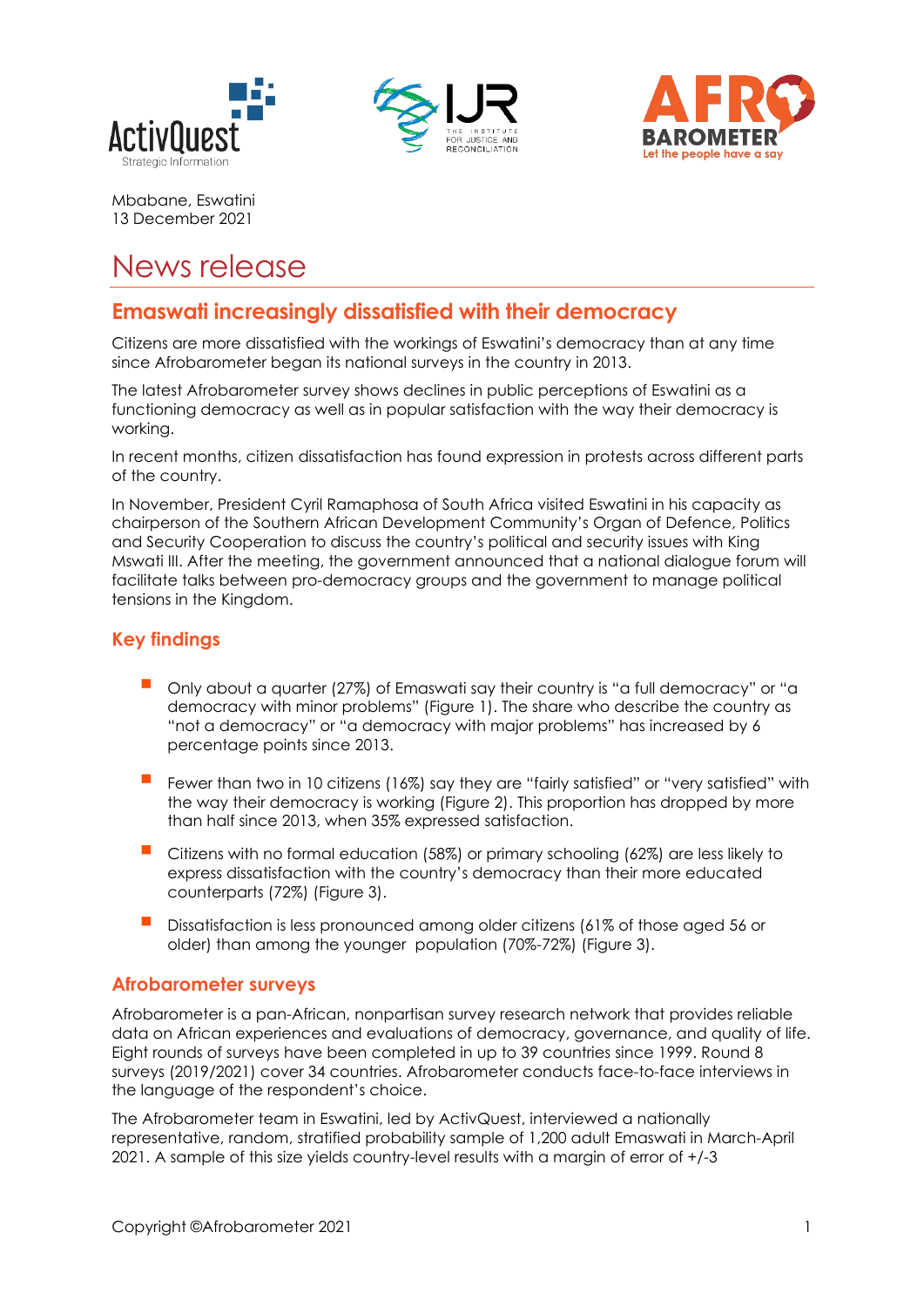

percentage points at a 95% confidence level. Previous surveys were conducted in Eswatini in 2013, 2015, and 2018.

#### **Charts**



**Figure 1: Extent of democracy** | Eswatini | 2013-2021

*Respondents were asked: In your opinion, how much of a democracy is Eswatini today?*



**Figure 2: Satisfaction with democracy** | Eswatini | 2013-2021

*Respondents were asked: Overall, how satisfied are you with the way democracy works in Eswatini?*